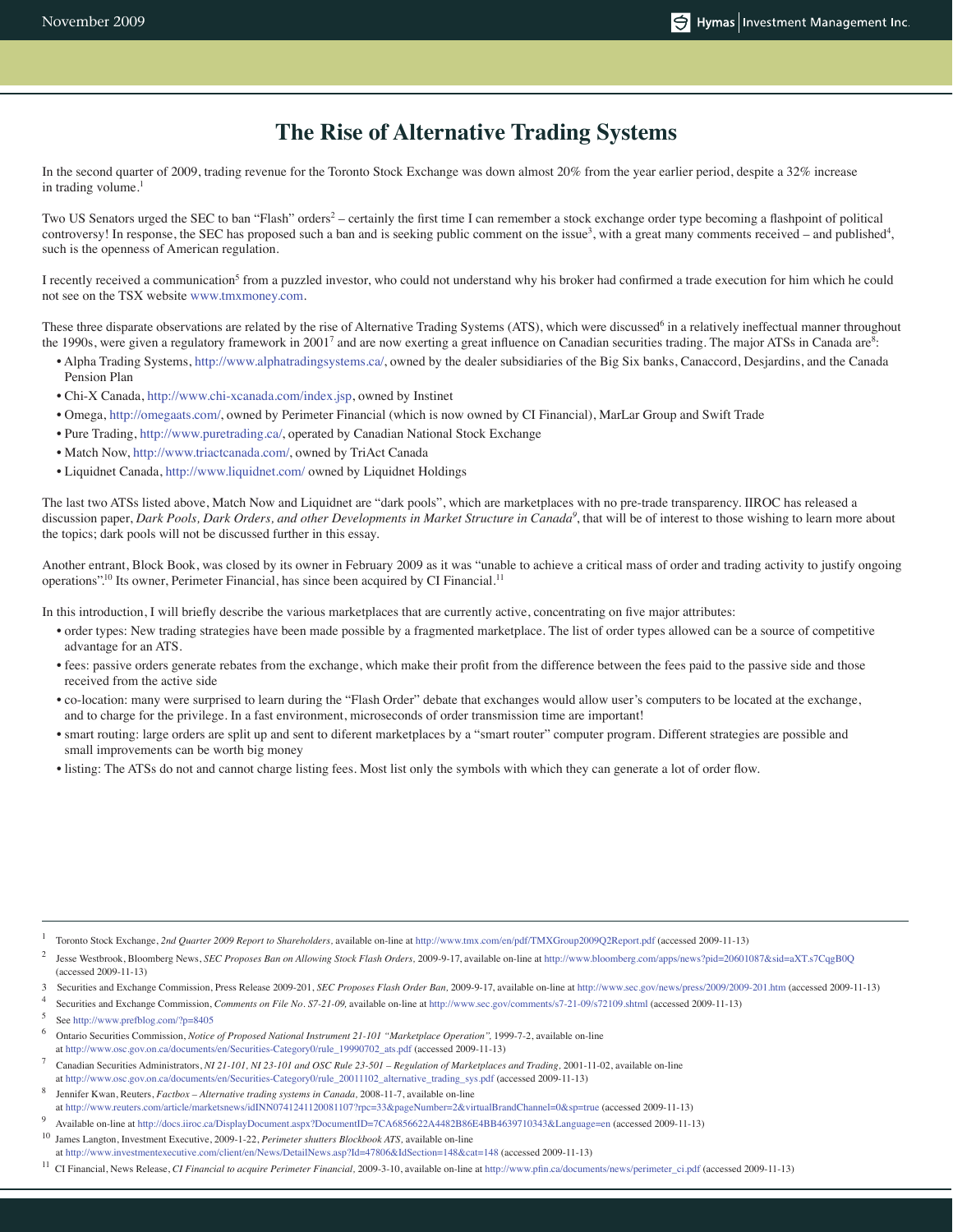#### **The Toronto Stock Exchange**

It is not long ago that the Toronto Stock Exchange (TMX) existed as a consortium of its members, but its reinvention as a public company necessarily involved the separation of ownership from direct use. Additionally, the ever-decreasing cost of computers and communication technology has made it easier for potential competitors to set up shop; the rise of ATSs has forced the TMX to take steps to protect its franchise.

The Toronto Stock Exchange introduced<sup>12</sup>:

- New order types that have been implemented<sup>13</sup> (non-implemented order types are discussed below)
- Fee incentives to attract liquidity such as the Electronic Liquidity Provider Program (ELP)

The ELP was announced<sup>14</sup> on October 29, 2008; since then, due to industry concerns regarding the increased cost of liquidity-taking trades, the ELP fees were changed15 and the credit per passive share decreased to \$0.0032, while the charge for trades which remove liquidity from the market changed to \$0.0033.

However, only the most liquid symbols (less than four-hundred) are eligible for the ELP programme, which eliminates preferred shares! Additionally, the TSX does not allow many order types<sup>16</sup> other than "plain vanilla":

- Market
- Limit
- Anonymous
- Iceberg
- Market On Close
- Short Sales
- Short Exempt
- On-Stop
- Duration
	- Day
		- Good Til Date
		- Good Til Cancelled
		- Immediate or Cancel
		- Fill or Kill

The OSC has recently approved<sup>17</sup> two new order types, which the TSX has not yet implemented<sup>18</sup>. These new order types are described as<sup>19</sup>:

*"Discretionary Order" means a limit order with both a disclosed portion and an undisclosed portion where the undisclosed portion has a price that is not displayed and is more aggressive than the price on the order's disclosed portion. The undisclosed portion of a Discretionary Order will execute only against an Inside Spread Order. The disclosed portion of a Discretionary Order is eligible to execute against an Inside Spread Order as well as all other orders.*

*"Inside Spread Order" means an Undisclosed Order that is constrained to execute inside the Canadian Best Bid Offer. An Inside Spread Order will execute only against a Discretionary Order.*

*"Undisclosed Order" means an order that is not displayed on the Exchange.*

The introduction of Smart Order Routing has led to an increase in the number of Immediate or Cancel orders flowing to the TMX.<sup>20</sup> The TMX Smart Order Routing service<sup>21</sup> sends FOK orders to the various marketplaces listing the security in question, either simultaneously or sequentially depending upon the choice of algorithm. There is an ongoing arms race among vendors engaged in increasing the smartness of their order routers.<sup>22</sup>

Co-location demand was initially underestimated<sup>23</sup> by the Toronto Exchange, indicating that the arms race among putative liquidity providers is vigorous.

12 Toronto Stock Exchange, *Annual Report 2008,* available on-line at http://www.tsx-group.ca/AnnualReport08/pdfs/TMX\_ANNUAL\_08\_ENG.pdf (accessed 2009-11-12)

- 14 Toronto Stock Exchange, *Notice to Participating Organizations and Members, #2008-046, TMX Group Introduces the TSX Electronic Liquidity Provider ("ELP") Program,* available on-line at http://www.tmx.com/en/pdf/notices/2008-046.pdf (accessed 2009-11-12)
- 15 Toronto Stock Exchange, *Notice to Participating Organizations and Members #2009-032, Equity Trading Fee Change Notice,* 2009-08-14, available on-line at http://www.tmx.com/en/pdf/notices/2009-032.pdf (accessed 2009-11-12)
- 16 Toronto Stock Exchange, *TSX Order Types,* updated 2009-6-17, available on-line at http://www.tmx.com/en/trading/order\_types/ (accessed 2009-11-12)
- 17 Ontario Securities Commission, *Notice of Commission Approval,* available on-line at http://www.osc.gov.on.ca/en/25741.htm (accessed 2009-11-12)
- 18 TSX Inc. Notice, *Approval of Amendments to the Rules of the Toronto Stock Exchange (Exchange) to introduce Undisclosed and Discretionary Orders,* available on-line at http://www.tmx.com/en/pdf/TSXRuleAmendments\_Sep2009.pdf (accessed 2009-11-12)
- 19 Ontario Securities Commission *(2009) 32 OSCB 7750,* 2009-9-25, available on-line at http://www.osc.gov.on.ca/documents/en/Marketplaces/xrr-tse\_20090925\_approve-undisclosed.pdf (accessed 2009-11-12
- 20 Toronto Stock Exchange, *Notice to Participating Organizations and Members #2009-037, Notice of Change to Dissemination of IOC and FOK Unfilled Order Details,* 2009-9-18, available on-line at http://www.tmx.com/en/pdf/notices/2009-037.pdf (accessed 2009-11-12)
- 21 Toronto Stock Exchange, *TMX Smart Order Routing Solution,* 2009-6-17, available on-line at http://www.tmx.com/en/trading/order\_routing/index.html (accessed 2009-11-12)
- 22 E.g., Joseph Wald, CEO EdgeTrade, *What's so smart about order routing,* The Trade Magazine, Jan-Mar 2007, No. 11., available on-line at http://www.thetradenews.com/791 (accessed 2009-11-12)
- 23 Toronto Stock Exchange, *Notice to Participating Organizations and Members, #2009-39, Co-Location Initial Allocation Deadline November 2, 2009,* 2009-10-5, available on-line at http://www.tmx.com/en/pdf/notices/2009-039.pdf (accessed 2009-11-12)

<sup>&</sup>lt;sup>13</sup> The new order types are basically technical changes introduced to ensure that various regulatory requirements do not conflict. The types are "Bypass" and "Designated Cross"; Toronto Stock Exchange, press release 2008-6-19, *TMX Group introduces two new order types to facilitate traders executing pre-arranged trades and to meet best price obligations,* available on-line at http://www.newswire.ca/en/releases/archive/June2008/19/c6120.html (accessed 2009-11-12)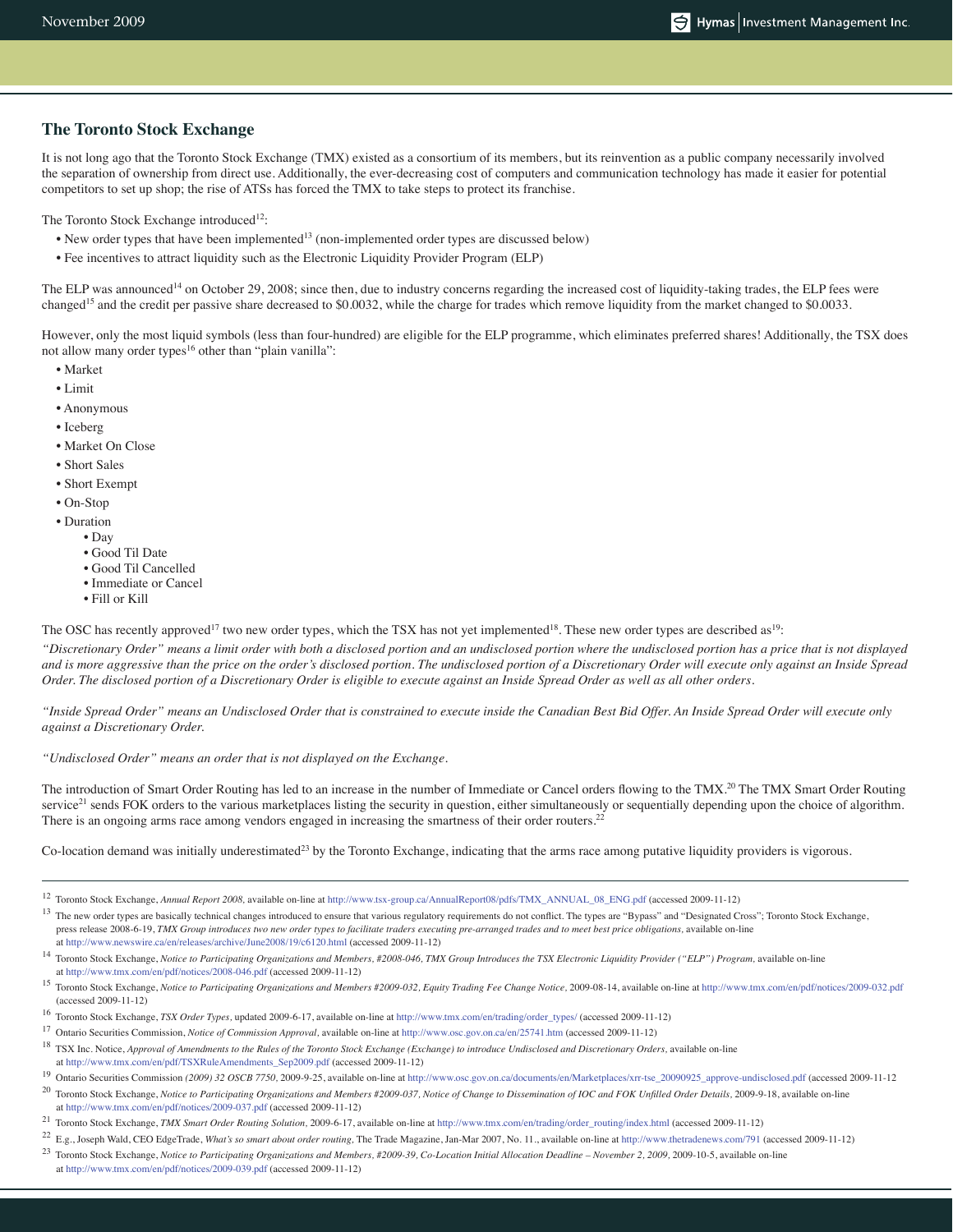### **Alpha Trading Systems**

Alpha Trading Systems is the ATS with the most natural business plan – I feel certain that being owned by the major dealers allows their salesmen to gain access to the decision makers much more easily than might otherwise be the case! They are attempting to replicate most of the functions of the Toronto Stock Exchange as the "Alpha Ecosystem" which will include<sup>24</sup>:

- The trading platform
- A consolidated market data platform
- Co-location services
- Connectivity to other marketplaces (which implies a smart order routing service)

Their market share is quite impressive: on September 22, they announced<sup>25</sup> that they had achieved a greater market share than the TMX in "Horizons BetaPro Nymex Natural Gas Bull ETF" (HNU), which they claim is the most actively traded security in Canada – although with a traded value of less than \$300-million, it would appear that their definition of "security" excludes government bonds.

Fees for "continuous market" trades of shares priced in excess of \$1 are \$0.0035/share for the active side, with a rebate of \$0.0031/share for the passive side.<sup>26</sup>

Alpha supports a number of order types<sup>27</sup> that are not offered by the TMX:

- Market On Open (MOO)
- Limit on Open (LOO)
- Fill and Kill (FAK)
- All or None (AON)
- Price Improvement Iceberg (PII)
- Inside Match (IM)

Of interest in their order features is the Good Till Time (GTT) order, which allows the entry of a specific time of day through which the order is valid.

All TMX<sup>28</sup> and TMX-Venture<sup>29</sup> securities are traded on Alpha.

Like the TMX, Alpha offers a free on-line quotation service<sup>30</sup> with a delay of "at least five minutes". They also offer daily summaries of their volume by symbol<sup>31</sup> and their total market share, claiming shares of 19.2% by volume,  $15.0\%$  by value and 13.8% by trades on November 12.<sup>32</sup> Oddly, a casual inspection of these daily summaries indicates that their share of the preferred share market is trivial.

Alpha Group's July, 2009, newsletter<sup>33</sup> offers a good comparison of pricing between the ATSs.

## **Chi-X Canada**

Chi-X is most notable in my mind for its very reasonable pricing of historical data<sup>34</sup> which was announced on October  $7<sup>35</sup>$  Like the TMX, they also offer a smartrouting service,<sup>36</sup> but do not appear to offer co-location services.

Most importantly for the development of the retail market in Canada, they offer<sup>37</sup> various types of pegged orders (discussed in depth below):

- Primary Peg orders pegged to the passive side of the Canadian Best Bid and Offer Book. Orders are displayed in the Chi-X book and float to the limit price.
- Mid Peg orders will float at the mid point in the Chi-X book to the limit price. Orders may execute at the half penny (this is not only a dark order, but one that may execute between incremental price ticks; it is therefore the subject of two of IIROC's requests for comment)
- Pegged Order Offset An increment or decrement can be set that allows a pegged order to become more passive or aggressive than the quote.

25 Alpha Group, *Alpha Primary Market in Canadian most actively traded Security,* 2009-9-22, available on-line

34 IFS, *Chi-X Data Service Overview,* http://chixcanada.if5.com/Overview.aspx (accessed 2009-11-13)

36 See http://www.chi-xcanada.com/includes/indexShow.jsp?thePage=/orderrouting/index.html (accessed 2009-11-13)

<sup>24</sup> Alpha Group, *Inside Alpha,* November 2009, available on-line at http://alphatradingsystems.ca/ff/Newsletter/November%202009%20Newsletter.pdf (accessed 2009-11-13)

at http://alphatradingsystems.ca/ff/Press%20Releases/Alpha%20Primary%20Market%20in%20Canadian%20most%20actively%20traded%20Security.pdf (accessed 2009-11-13)

<sup>26</sup> Alpha Group, *Fees,* available on-line at http://www.alphatradingsystems.ca/alphaportal/tabid/448/Default.aspx (accessed 2009-11-14)

<sup>27</sup> Alpha Group, *Order Types and Order Features,* available on-line at http://www.alphatradingsystems.ca/alphaportal/tabid/107/Default.aspx (accessed 2009-11-13)

<sup>28</sup> Alpha Group, Press Release, *Alpha ATS hits first market share milestone,* 2009-2-19, available on-line

at http://www.alphatradingsystems.ca/LinkClick.aspx?fileticket=gNeZ4e%2fSxNU%3d&tabid=71&mid=1240 (accessed 2009-11-14)

<sup>29</sup> Alpha Group, *Inside Alpha, April 2009,* available on-line at http://www.alphatradingsystems.ca/LinkClick.aspx?fileticket=0XAjW11JRzc%3d&tabid=70&mid=1357 (accessed 2009-11-14)

<sup>30</sup> See http://www.alphatradingsystems.ca/ALPHAMARKET/MarketActivity/SymbolLookupResults/tabid/97/Default.aspx (accessed 2009-11-13)

<sup>31</sup> See http://www.alphatradingsystems.ca/alphaportal/tabid/468/Default.aspx (accessed 2009-11-13)

<sup>32</sup> Alpha Group, *Closing Summary Report for November 12, 2009,* available on-line at http://alphatradingsystems.ca/ff/Daily%20Summaries/2009/Nov/Nov%2012.pdf (accessed 2009-11-13)

<sup>33</sup> Available on-line at http://www.alphatradingsystems.ca/LinkClick.aspx?fileticket=uXR4nEtS%2BlM%3D&tabid=70&mid=1357 (accessed 2009-11-14)

<sup>35</sup> Chi-X Canada, *Chi-X Canada and IFS Introduce Historical Data Service,* 2009-10-7, available on-line at http://www.chi-xcanada.com/pdf/news/Chi-X\_Canada\_IFS\_.pdf (accessed 2009-11-13)

<sup>37</sup> Chi-X Canada, *Advanced Trading,* on-line at http://www.chi-xcanada.com/includes/indexShow.jsp?thePage=/advancedtrading/index.html (accessed 2009-11-13)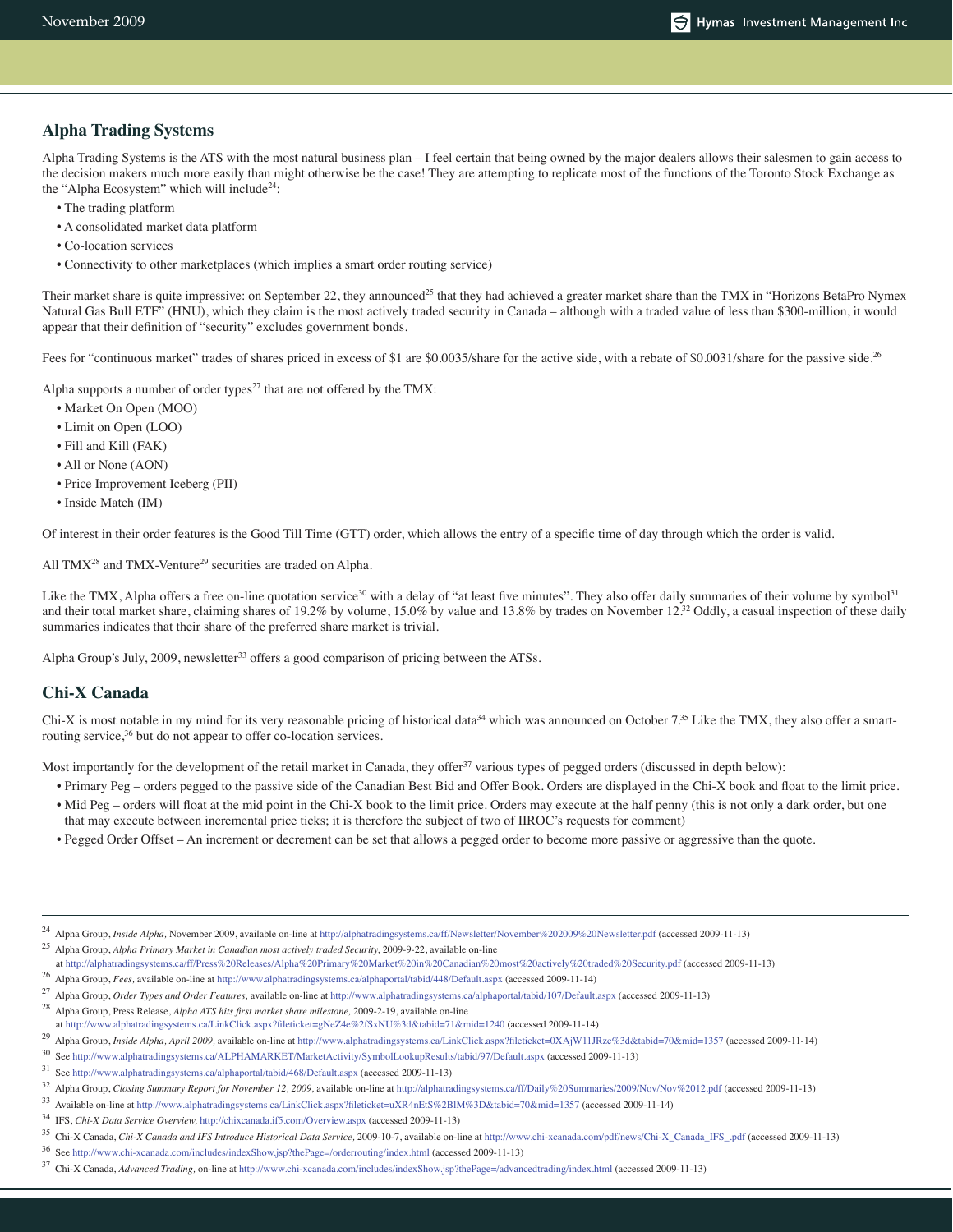Interestingly, Chi-X seems to have a marketing strategy aimed at attracting active traders – which, of course, means their rebate to passive traders is also relatively low. Passive orders receive a rebate of \$0.0025 per share and aggressive orders pay \$0.0029.<sup>38</sup>

Their market share is very good, as they claim<sup>39</sup> a total market share of about  $5\%$ , including about  $12\%$  of the volume in TSX-60, but they list only 319 symbols – none of which are preferred shares.

#### **Omega ATS**

Omega ATS has an unusual fee structure in that it charges the active side of the trade a flat \$7 regardless of size, while passive traders neither pay nor receive anything. They claim that the volume of active trades they attract is sufficient to attract liquidity providers.<sup>40</sup>

A rather odd order type allowed is "Post Only", which will be posted to the order book only if it cannot be immediately executed. If it can be filled – thereby becoming a liquidity-taking, active order  $-$  it is instead rejected.<sup>41</sup>

Unfortunately, the company's website is rather bare-bones; suspiciously, they do not tout their market share and their market overview $42$  for November 13 shows relatively few symbols, a small number of trades and limited volume.

#### **Pure Trading**

Pure Trading is designed to offer a platform virtually identical to that of the Toronto Stock Exchange<sup>43</sup>, with the exception that there are no market makers or registered traders; this means there are no rules related to the TMX's "Minimum Guaranteed Fill" (MGF) facility, or any guarantees related to odd-lot orders.

Fees are<sup>44</sup> \$0.0037 to take liquidity, with rebates of either \$0.0027 or \$0.0032 to supply liquidity, depending on the participant's monthly passive volume.

A smart routing system, Pure Compass, is in development,<sup>45</sup> but they do not appear to offer co-location.

Quotes are made freely available to the public with a twenty minute delay, via http://www.puretrading.ca/.

Pure Trading does not tout its market share – their last market update<sup>46</sup> is dated September 2008, but they do make available<sup>47</sup> market activity statements on a daily, weekly, monthly and annual basis in tab-delimited text format – ideal for importation into user software. Sadly, the daily summaries provide only the closing price, and not the closing quote – otherwise I would be seriously considering cancelling the (very expensive) data service used to update HIMIPref™!

The monthly summaries, together with TMX data, have been used to analyze the changes in market share of the TMX that inspired the writing of this review.

#### **The Effect of ATSs on the Canadian Preferred Share Market**

In order to analyze the pattern of trading for Canadian Preferred Shares, monthly summaries of trading on Pure were downloaded from its website. These summaries are ordered by ticker symbol and include data on the number of trades and the share volume for each month. It is most fortunate that the sole ATS to provide historical data in this kind of detail is also the only ATS that has a significant presence in the preferred share market!

Data for all instruments tracked by HIMIPref™ was extracted and subjected to further analysis. HIMIPref™ is Hymas Investment Management Inc's proprietary software for the analysis of the preferred share market and portfolio management thereof; 223 symbols are analyzed daily as of November 13, 2009. This does not include all preferred shares recognized by the Toronto Stock Exchange (with the ".PR." element of the ticker symbol) and it does not entirely confine itself to issues with such recognition (e.g., issues such as SPL.A may be included if they are rated by DBRS using their Canadian Preferred Share rating scale). TMX data was recovered from the raw HIMIPref™ database and reorganized into a format consistent with the Pure data.

Results from the analysis are presented in Table 1.

<sup>38</sup> Chi-X Canada, *Chi-X Canada Unveils "ETF X Factor" Pricing Program,* 2009-8-10, available on-line at http://www.chi-xcanada.com/pdf/news/Chi-X\_Canada\_ETF\_X\_Factor\_.pdf (accessed 2009-11-13)

<sup>39</sup> Chi-X Canada, *Monthly Report for October 2009,* available on-line at http://www.chi-xcanada.com/pdf/monthly/Chi-X\_Monthly\_10.2009.pdf (accessed 2009-11-13)

<sup>40</sup> Omega ATS, *Goodbye Rebates – Hello Priority Fills,* 2009-7-2, available on-line at http://omegaats.com/wp-content/uploads/2009/07/omega-ats-news\_july-2-2009.pdf (accessed 2009-11-14)

<sup>41</sup> Omega ATS, *Order types,* available on-line at http://omegaats.com/order-types (accessed 2009-11-14)

<sup>42</sup> Omega ATS, *Market Overview,* on-line at http://omegaats.com/market-overview (accessed 2009-11-14)

<sup>43</sup> Pure Trading, *Fees, Trading & Rules – FAQ's,* available on-line at http://www.puretrading.ca/Page.asp?PageID=861&SiteNodeID=142&BL\_ExpandID= (accessed 2009-11-13)

<sup>44</sup> Pure Trading, *Pure Trading Fees and Rebates for TSX-V Listed Securities,* 2009-3-20, available on-line

at http://www.puretrading.ca/Page.asp?PageID=122&ContentID=6600&SiteNodeID=142&BL\_ExpandID= (accessed 2009-11-13)

<sup>45</sup> Pure Trading, *Operations,* on-line at http://www.puretrading.ca/Page.asp?PageID=122&ContentID=646&SiteNodeID=124&BL\_ExpandID= (accessed 2009-11-13)

<sup>46</sup> Pure Trading, *Monthly Updates,* on-line at http://www.puretrading.ca/Page.asp?PageID=751&SiteNodeID=129&BL\_ExpandID= (accessed 2009-11-13)

<sup>47</sup> Pure Trading, *Market Activity,* on-line at http://www.puretrading.ca/Page.asp?PageID=860&SiteNodeID=118 (accessed 2009-11-13)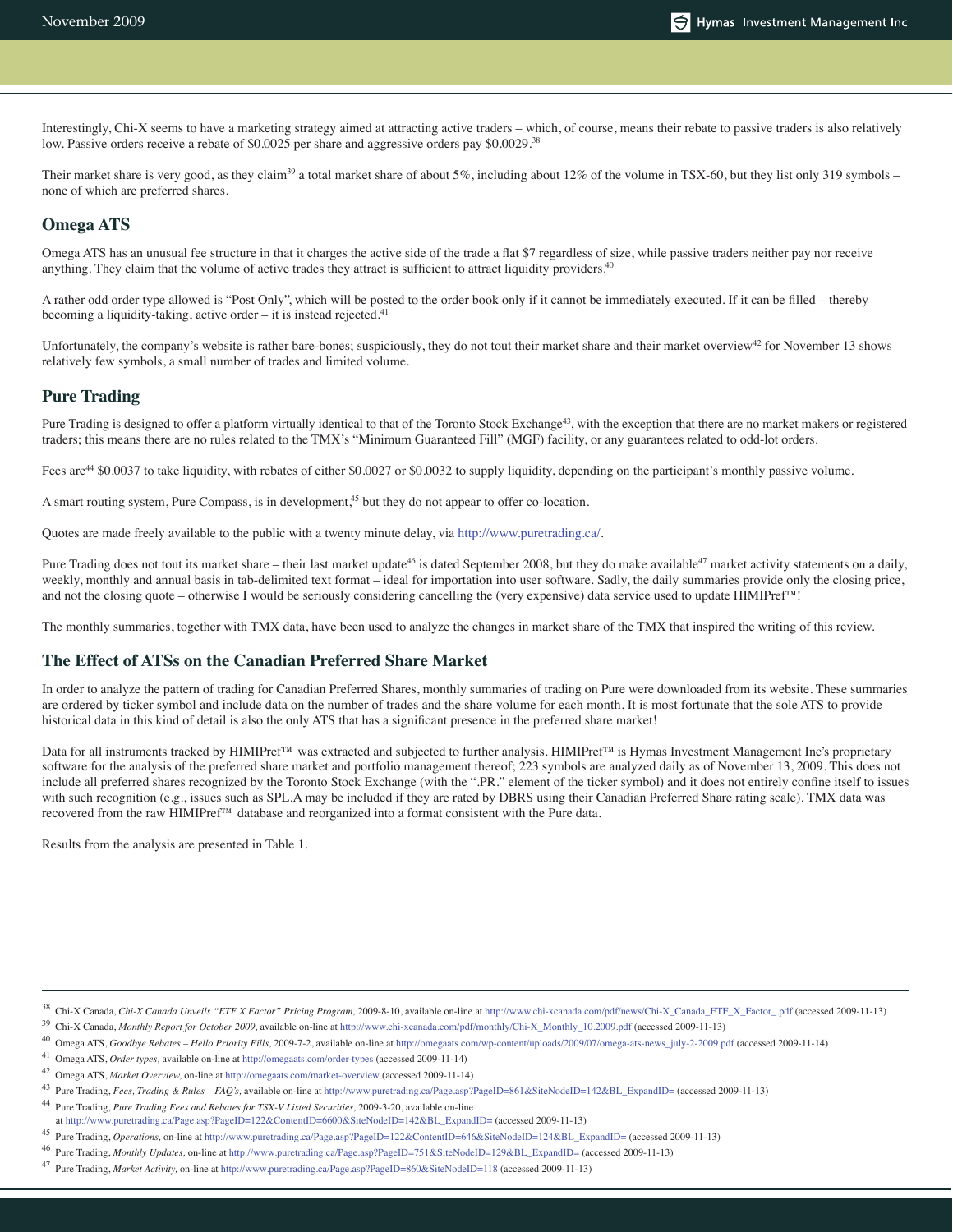|                                                                                                                                                                                                                                                                 | $\overline{\text{Jan}}$ . '09 | <b>Feb</b>                         | Mar.           | Apr.           | May            | Jun                                                                               | Jul            | <b>Aug</b>    | <b>Sep</b>     | Oct            |  |  |  |
|-----------------------------------------------------------------------------------------------------------------------------------------------------------------------------------------------------------------------------------------------------------------|-------------------------------|------------------------------------|----------------|----------------|----------------|-----------------------------------------------------------------------------------|----------------|---------------|----------------|----------------|--|--|--|
| <b>TSX</b>                                                                                                                                                                                                                                                      | 52,889,040                    | 33,290,941                         | 40,145,042     | 50,068,528     | 45,864,591     | 52,431,810                                                                        | 48,309,196     | 42,727,444    | 50,710,676     | 47,589,300     |  |  |  |
| PureTot                                                                                                                                                                                                                                                         | 2,830,280                     | 1,122,415                          | 1,957,041      | 1,820,098      | 2,255,081      | 1,915,206                                                                         | 1,345,883      | 682.955       | 6,782,537      | 25,579,489     |  |  |  |
| PureTrade                                                                                                                                                                                                                                                       | 285                           | 202<br>364<br>252                  |                |                | 393            | 445                                                                               | 305            | 253           | 1,305          | 2,487          |  |  |  |
| PureRet                                                                                                                                                                                                                                                         | 916,945                       | 1,852,233<br>1,122,415             |                | 1,534,447      | 1,980,841      | 1,726,032                                                                         | 1,301,518      | 682,955       | 5,624,569      | 3,976,691      |  |  |  |
| PureInst                                                                                                                                                                                                                                                        | 1.913.335                     | $\mathbf{0}$                       | 104,808        | 285.651        | 274,240        | 189,174                                                                           | 44.365         | $\mathbf{0}$  | 1.157.968      | 21,602,798     |  |  |  |
| PureAvgSize                                                                                                                                                                                                                                                     | 9,931                         | 5,557                              | 5,376          | 7,223          | 5,738          | 4,304                                                                             | 4,413          | 2,699         | 5,197          | 10,285         |  |  |  |
| PureRetTr                                                                                                                                                                                                                                                       | 202<br>214<br>358<br>236      |                                    |                |                | 370            | 428                                                                               | 301            | 253           | 1,201          | 995            |  |  |  |
| PureInstTr                                                                                                                                                                                                                                                      | 71                            | $\mathbf{0}$                       | 6              | 16             | 23             | 17                                                                                | $\overline{4}$ | $\theta$      | 104            | 1,492          |  |  |  |
| PureRetAvgVol                                                                                                                                                                                                                                                   | 4,285                         | 5,557                              | 5,174          | 6,502          | 5,354          | 4,033                                                                             | 4,324          | 2,699         | 4,683          | 3,997          |  |  |  |
| PureInstAvgVol                                                                                                                                                                                                                                                  | 26.948                        | $\overline{0}$<br>17.468<br>17.853 |                |                |                | 11.128                                                                            | 11.091         | $\mathbf{0}$  | 11.134         | 14,479         |  |  |  |
| TSXTotal                                                                                                                                                                                                                                                        | 9,125,854,656                 | 9,547,033,960                      | 11,359,347,528 | 10,676,901,193 | 11,462,309,022 | 10,856,684,577                                                                    | 8,740,413,393  | 8,606,992,280 | 10,963,194,567 | 10,149,664,580 |  |  |  |
| TSXPref%                                                                                                                                                                                                                                                        | 0.58%                         | 0.35%                              | 0.35%          | 0.47%          | 0.40%          | 0.48%                                                                             | 0.55%          | 0.50%         | 0.46%          | 0.47%          |  |  |  |
| PureTotalAll                                                                                                                                                                                                                                                    | 320,635,814                   | 223,779,878                        | 198,394,610    | 224,930,700    | 176,276,524    | 240,273,729                                                                       | 208,518,648    | 102,620,013   | 198, 111, 230  | 289, 385, 891  |  |  |  |
| PurePref%                                                                                                                                                                                                                                                       | $0.88\%$                      | 0.50%                              | 0.99%          | 0.81%          | 1.28%          | $0.80\%$                                                                          | 0.65%          | 0.67%         | 3.42%          | 8.84%          |  |  |  |
| "TSX" is the total TMX trading volume of the symbols examined<br>"PureInstTr" is the number of trades for instruments designated as "institutional dominated"<br>for the month (see text)<br>"PureTot" is the total Pure trading volume of the symbols examined |                               |                                    |                |                |                |                                                                                   |                |               |                |                |  |  |  |
|                                                                                                                                                                                                                                                                 |                               |                                    |                |                |                | "PureRetAvgVol" is "PureRet" divided by "PureRetTr"                               |                |               |                |                |  |  |  |
| "PureTrade" is the number of trades reported by Pure for the symbols examined<br>"PureRet" is the total Pure Trading Volume for instruments designated as "retail dominated"                                                                                    |                               |                                    |                |                |                | "PureInstAvgVol" is "PureInst" divided by "PureInstTr"                            |                |               |                |                |  |  |  |
| for the month (see text)                                                                                                                                                                                                                                        |                               |                                    |                |                |                | "TSXTotal" is the total volume of all shares traded on the Toronto Stock Exchange |                |               |                |                |  |  |  |
| "PureInst" is the total Pure Trading Volume for instruments designated as "institutional"<br>dominated" for the month (see text)                                                                                                                                |                               |                                    |                |                |                | "TSXPref%" is "TSX" divided by "TSXTotal", expressed as a percentage              |                |               |                |                |  |  |  |
| "PureAvgSize" is "PureTot" divided by "PureTrade"                                                                                                                                                                                                               |                               |                                    |                |                |                | "PureTotalAll" is the total volume of all shares trading on Pure                  |                |               |                |                |  |  |  |
|                                                                                                                                                                                                                                                                 |                               |                                    |                |                |                | "PurePref%" is "PureTot" divided by "PureTotalAll"                                |                |               |                |                |  |  |  |
| "PureRetTr" is the number of trades for instruments designated as "retail dominated"<br>for the month (see text)                                                                                                                                                |                               |                                    |                |                |                |                                                                                   |                |               |                |                |  |  |  |

Table 1 divides the trading on Pure into two groups, "Retail" and "Institutional" in an admittedly haphazard manner. The traded volume for each month was divided by the number of trades; if the average trade was over 10,000 shares, the instrument's trading was deemed to be "Institutional"; if less, "Retail".

This division is not very satisfactory; for instance, an instrument with three trades on the month, one for 25,000 shares and two for 100, will be deemed to be "Retail", but in the absence of trade detail this approximation was made in an effort to discern patterns of trading. Frankly, I expected to see all trading dominated by the "Institutional" label, since most block trades will be processed on a relatively manual basis by the preferred share trader at the institution in question, who might choose to execute the cross on Pure due to cost considerations, but this is not the case. One possible explanation is that these traders execute on the TMX in order to boost their positioning on the league tables, but this is a matter of conjecture.

Despite the inconclusive result of the exercise, I have retained this division for publication in order to encourage discussion.

Of great interest is the recent explosion of Pure's market share in our little backwater: after spending most of the year with a 5% market share, as shown in Chart 1, Pure commanded slightly over one-third of the preferred share market in October. As shown in Chart 3, this was entirely due to gains in volume in the specific sector rather than proportional gains across the board. Sadly, both Pure and the TMX declined to answer questions regarding marketing strategy.

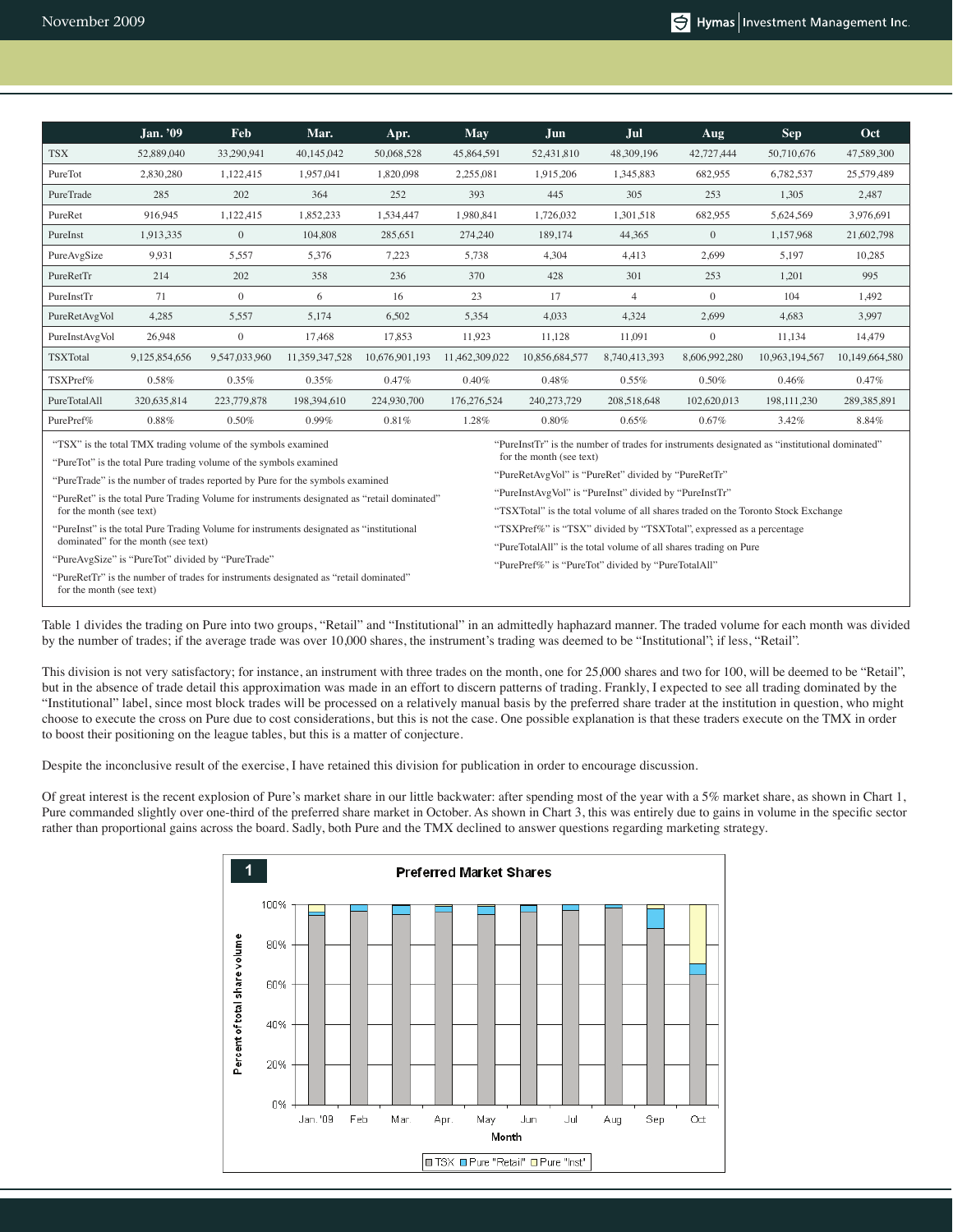

A sobering fact to note is that preferred share trading on the TMX comprises less than one percent of the common share trading, which goes far to explain why many of the ATSs reviewed in this essay do not bother to list them. One might almost wonder why my firm bothers to specialize in the asset class – but I am a man of modest ambition and will be content to receive as little as 0.1% of all Canadian investment advisory revenue.

Investors should definitely be aware of a marketplace in which one-third of the asset class is traded!



## **Implications of Market Share Changes for Investors**

Multiple marketplaces imply more work for preferred share investors who do not have the advantages of employer-provided data feeds, data displays and smart order routers that will allow them to trade the fragmented marketplace on a consolidated basis.

Investors who make a habit of entering market orders – not a wise thing to do – or liquidity-taking limit orders will probably be pleasantly surprised by the effects of increased competition, since there may well be price-improvements on fills relative to quotes posted on the TMX when their broker routes the order to the marketplace offering best execution, as required by the regulators.

For example, an investor viewing only TMX data, seeing the market for a particular issue quoted at 20.00-10 and entering an order to buy at 20.10 may be filled at 20.09, with the trade not showing up on his screens. In such a case, it is almost certain that the order has been routed to an ATS that was offering the shares at 20.09 and filled there. A penny improvement may not be much, but every little bit helps!

However, investors who seek to eke out incremental returns by supplying liquidity to the market may be less enchanted by the complications when entering their limit buy order in such a case at 20.01. In this event, and assuming the order is routed to the TMX, his screens will now show the market quotation at 20.01-10, as expected – but the story doesn't end there.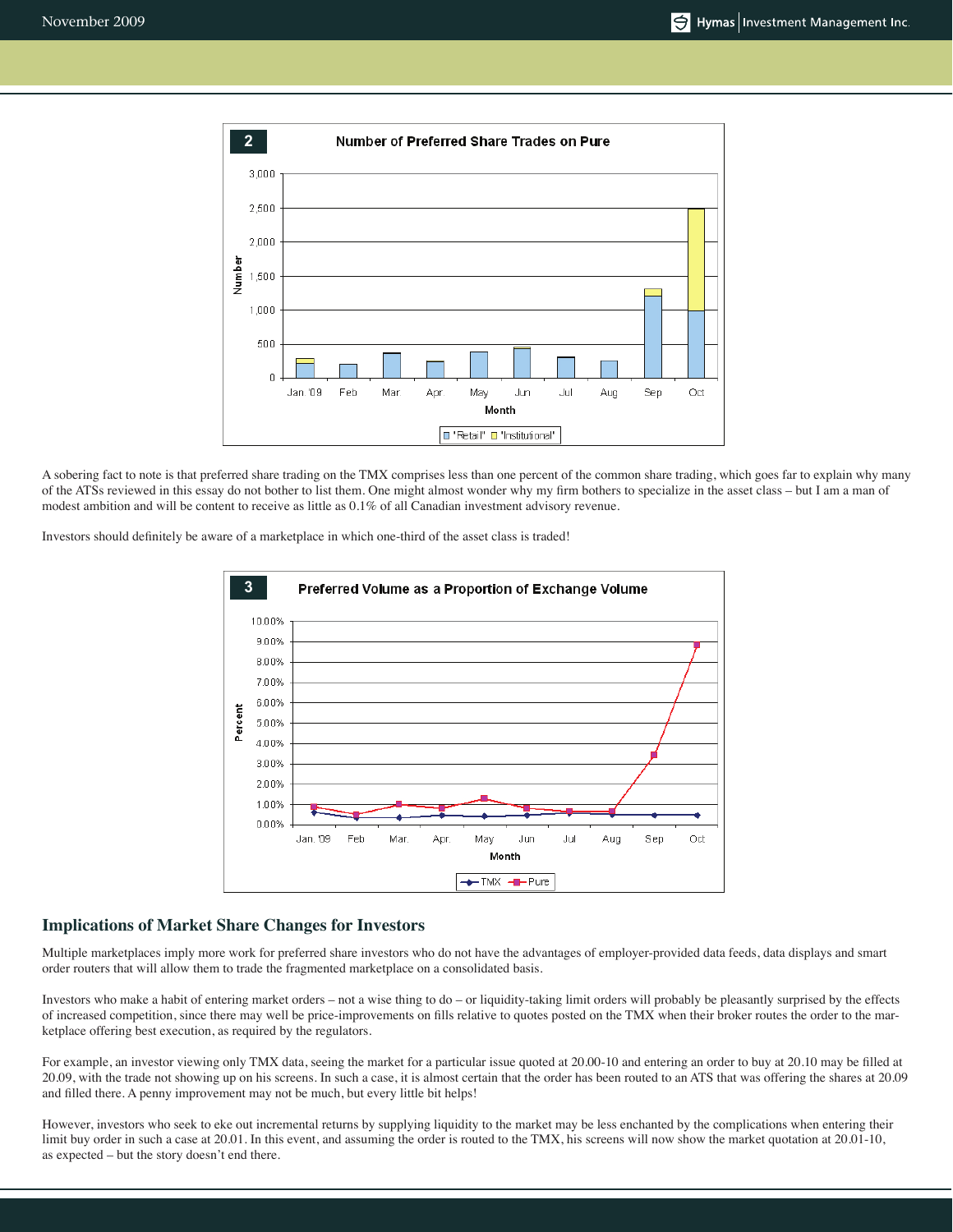A massive buy order may have been entered on an ATS at 20.02 causing all subsequent sell market orders to be routed to this ATS. The investor is not only unknowingly outside the market quote when he believes himself to be on the bid, but also ignorant of a potentially huge stream of orders that is being filled by participants accessing the ATS.

There is not much that retail investors can do about this situation, other than to

- Be aware of the potential for such a situation
- Ensure that the broker's policies regarding routing of the order is understood
- Use the ATS websites as much as possible to determine the current consolidated quote albeit on a time delayed basis
- Lobby the regulators, exchanges and brokers to permit order types that will allow participation by retail in the provision of liquidity

It is with respect to this last point that I wish to discuss "Pegged Orders" and "Switch Orders".

#### Pegged Orders<sup>48</sup>

IIROC is seeking commentary on the issue of Pegged Orders, with a deadline of December 31, 2009, citing commentary by Jeffrey MacIntosh as a source of concern. A "pegged order" is an order entered with an indefinite price: it is displayed on the exchange at a price determined by other orders in the national consolidated book. If, for instance, the market is quoted at 20.00-10 and an investor enters a pegged buy order with a limit of 20.05, this order will be displayed on the ATS as a bid with a price of 20.00. If another participant enters a bid of 20.01, the order will float up to a price equal to that of the new bid. This process may continue, upwards and downwards, until the best bid exceeds the order's limit price of 20.05, at which point it will convert into a normal limit bid of 20.05. Pegged orders have been available on NASDAQ since 2003.<sup>51</sup>

Prof. MacIntosh is the Toronto Stock Exchange Professor of Capital Markets at the Faculty of Law, University of Toronto<sup>49</sup>, and is a director of the Canadian National Stock Exchange (CNSX), which owns and operates Pure Trading, according to the National Post.<sup>50</sup>

He states that the "current technological state-of-the-art does not allow regulators to generally enforce inter-market price-time priority", by which he means that a limit order at a given price entered on one market may not be filled, while a limit order entered at the same price at a later time on a different market place does receive a fill.

This, he claims, is damaging to the marketplace. In placing a limit order, an investor is showing his hand, giving other participants an option – for free! – to decide whether or not they will fill it. Pegged orders "reduce the returns to posting limit orders" since the order-peggers may piggyback on the firm declaration of interest and, potentially, jump the price-time queue in the consolidated marketplace.

Thus, Prof. McIntosh considers the practice to be parasitic, since they remove order flow from the visible marketplace, adversely affecting both price discovery and public market liquidity, and concludes that such orders should be banned.

However, intra-exchange price-time priority has been routinely violated for quite some time, an issue Prof. McIntosh does not address. He notes that the "upstairs market" (in which institutional traders directly negotiate with their counterpart at a securities dealer) allows crossing of large blocks at or between the best big and ask, with the result that big block traders can achieve better execution than they can achieve in the public market, but his explanation of why internal trade-crossing is acceptable for large institutions but unacceptable for small traders is unsatisfactory.

The increased automation that is now cheaply available to brokers has enabled the internal crossing process to be automated; if I enter my limit order through Broker A and am in the exchange's price-time queue behind an order at the same price entered by another investor through Broker B, I may still be filled prior to my competitor. If another client of Broker A enters an order that would fill either one of us, Broker A may well have automated an internal trade-matching process whereby the two orders are filled at a cross – earning the broker two commissions rather than just the one.

This has been going on for years and may be thought of as a microcosm of the current environment, with individual brokerages acting as ATSs and the single exchange functioning as "the marketplace".

Through this automated matching, brokers and their clients are rewarded for increased order flow and – to a limited extent – the process may be viewed as a competitive edge for retail business: if I am considering my choice of brokers, I will be influenced to use the one with greater activity, as my chance of queue-jumping will be increased and my chance of being jumped decreased.

The current existence of price-time queue-jumping by small investors via automated internal crossing does not negate Prof. MacIntosh's argument, but it does mean that Pegged Orders, in and of themselves, are not responsible for the introduction of potential queue-jumping.

The greatest flaw in Prof. MacIntosh's argument is his assertion that Pegged Orders will necessarily lead to a decline in liquidity by reducing – slightly – the rewards inherent in being the first to post a limit order inside the market quote. While it is true that the rewards to the investor who enters the limit order decline, it is also true that Pegged Orders magnify the effect of such an order and, I suggest, are more likely to increase liquidity in an otherwise illiquid market.

Say, for instance, we start with a normal market for a preferred share, quoted at 20.00-50, 1x1. We may now add ten board lots of pegged buy orders; the quote is now 20.00-50, 11x1. Finally, we add a relatively impatient buyer who, seeking to purchase 100 shares but unwilling to pay the full spread, enters a new limit buy order at 20.10.

49 University of Toronto faculty biography, on-line at http://www.law.utoronto.ca/faculty\_content.asp?itemPath=1/3/4/0/0&profile=34&cType=facMembers (accessed 2009-11-14)

<sup>48</sup> Much of this discussion follows my blog post *Pegged Orders,* 2009-5-2, available on-line at http://www.prefblog.com/?p=6379 (accessed 2009-11-13)

<sup>50</sup> Jeffrey McIntosh, National Post, *Pegged orders: an unfair trade,* 2009-1-12, available on-line at http://network.nationalpost.com/np/blogs/fpcomment/archive/2009/01/12/pegged-orders-an-unfair-trade.aspx (accessed 2009-11-13) and at http://utorontolaw.typepad.com/faculty\_blog/2009/01/jeffrey-macintosh-pegged-orders-an-unfair-trade.html?no\_prefetch=1 (accessed 2009-11-13)

<sup>51</sup> Deloitte Securities Brief, *Regulatory Update December 2003,* available on-line at http://www.public.deloitte.com/media/securitiesbriefs/pdf/ru\_1203\_23.pdf (accessed 2009-11-13) Note, however, the IIROC discussion paper claims that the word "Peg" in the SEC release No. 34-39729 *NASD Rulemaking: Various Orders Relating to the Creation of an Order Audit Trail System*, 1998-3-6, available on-line at http://sec.gov/rules/sro/nd9756o.htm is a reference to Pegged Orders as discussed here.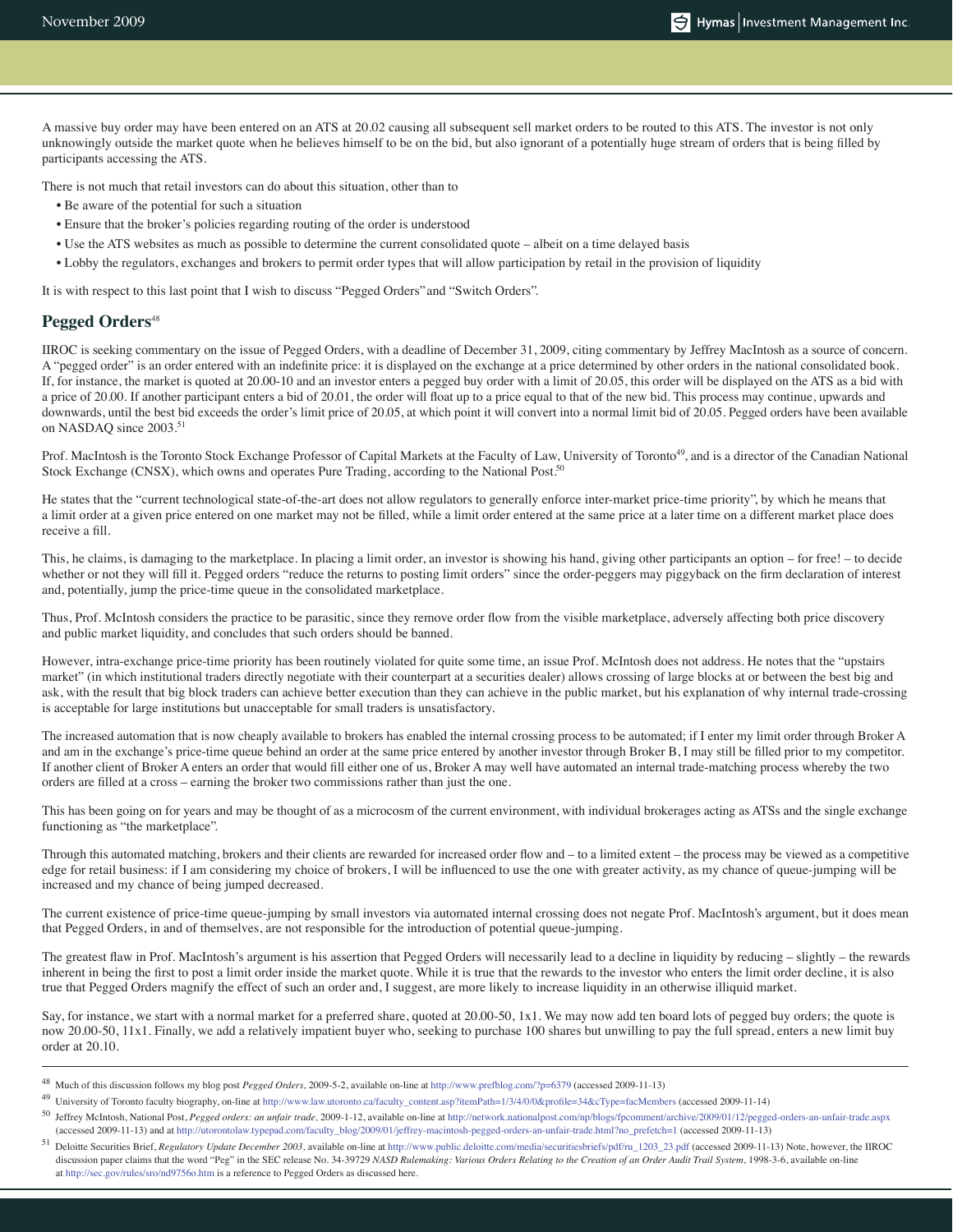All ten of the assumed pegged buy orders instantly float to the new bid price, so the market is now 20.10-50, 11x1. The effect of the single order has been magnified by a factor of 11; we may thus conclude that in this particular scenario the liquidity of the market has been enhanced due to the presence of pegged orders. While it is, perhaps, somewhat less likely that an improved limit order will be posted, there is a strong probability that the magnification of those orders that do get posted will result in a net benefit to market liquidity.

I will also suggest that rational investors might well become more aggressive in providing liquidity through the use of Pegged Orders, in direct contradiction to Prof. McIntosh's assertion that levels of aggression will be reduced. An investor might wish to purchase a given security, but also wish to pay the minimum possible price. It is not unreasonable to suggest that an investor looking at our hypothesized market quotation of 20.00-50 might wish to buy the issue, but not if he has to give up too large a fraction of the fifty cent spread in order to do so. If such an investor has only a limit order available, he may enter his bid at 20.10 and leave it at that. If Pegged Orders are available, he may enter such an order with a more aggressive limit of 20.20; such an order will have the initial effect of providing less liquidity – being pegged to the extant 20.00 bid – but with the potential to provide greater liquidity later in its existence, as it floats with other bids to its limit of 20.20.

There have been many academic papers<sup>52</sup> devoted to controlled experiments designed to test various hypotheses regarding market mechanics; it would be most interesting to see the results of such experiments designed to measure the effects on overall liquidity of Pegged Orders.53

Another flaw in Prof. McIntosh's critique is uncovered through determination of how a sharp – perhaps too sharp! – trader could exploit the situation. If the pegged orders are visible<sup>54</sup>, it should be fairly straightforward to determine through observation of the market that there are a lot of pegged buy orders – a related example of algorithm determination by hostile third parties has been provided by Themis Trading.55

If I want to sell 1000 shares of the issue used as an example and have knowledge that a substantial portion of the buy side of the market is pegged, I could potentially enter a limit buy order for 100 shares at 20.49; after the pegged orders float to the new bid the market will be 20.49-50, 11x1. I then enter a sale order of 1100 shares and am filled at 20.49 – 1,000 from the pegged buyers and 100 from myself. This is a substantial improvement from the 20.00 I would have realized had I entered my sell order without using the information!

This strategy would be considered a predatory trading practice and probably get me into all kinds of trouble with the regulators – but that is my point. If Pegged Order writers need regulation to protect them from the consequences of their action – then it's probably not a particularly good trading strategy, at least not when used in a simple-minded manner and therefore should not be thought of as being a cost-free destroyer of liquidity as Prof. McIntosh asserts. To a certain extent, the Pegged Order writer is giving up control of his posted limit price, and that lack of control serves to offset, if not eliminate, the potential benefits of queue-jumping.

However, the most effective argument in favour of allowing Pegged Orders is that widespread availability will allow retail investors to trade on a more equal basis with professional traders and High Frequency Trading sharks. As IIROC points out, *Originally, dealers manually canceled and re-entered orders to revise stale quotes to match the best bid or offer so that they could participate in trades against incoming marketable orders. The automation of this strategy occurred with the evolution of electronic trading, where algorithms react and adjust to changing conditions of the NBBO.*

A retail trader does not have time to watch the market like a hawk, cancelling and re-entering his bid for 100 shares thirty times a day to stay matched to the market in an effort to avoid paying more than necessary for his investment. Indeed, a retail client will probably not even have access to the NBBO on either a convenient or real-time basis! Pegged Orders will allow retail investors to provide liquidity to the marketplace in a more convenient manner than is now possible; they should be allowed by the regulators and made available to such investors by their brokers and order-execution services.

#### **Contingent Orders**

My copy of the Canadian Securities Course textbook<sup>56</sup> includes a description of a "Contingent Order", an order type I have never seen available. It is described as *an order to buy one security and simultaneously to sell another security. Contingent orders (for two securities) can be entered (a) at the market, (b) at the same price, (c) at a certain point spread, (d) with a share ratio (e.g., 100 shares of one company and 200 shares of another company). However, one side of the transaction cannot be completed without the other.*

Contingent orders are widely used in the OTC bond market (sell one bond and buy another at a certain price or yield differential) during the trade negotiation process, but are not currently available for exchange-traded securities. I have never seen such an order type offered by a retail brokerage to its clients, or seen any mention of them anywhere but in my textbook. They should be available – a relatively simple algorithm will allow an executing broker to sell one preferred share issue to buy another at a given spread with a high, although not guaranteed, chance of success in executing matching sizes at a given spread.

Retail clients do not typically have access to algorithmic trading packages<sup>57</sup> – such access is expensive and mired in regulation.<sup>58</sup> Regulators, marketplaces and brokers should be encouraged to reinstate the "Contingent Order" (perhaps with some understanding that precise matching is not guaranteed), especially now that computer clock-cycles are so cheap.

<sup>52</sup> See, for example, Caginalp, Porter & Smith, *Financial Bubbles: Excess Cash, Momentum, and Incomplete Information,* Journal of Psychology and Financial Markets, Vol. 2, No. 2, 2001, available on-line via http://papers.ssrn.com/sol3/papers.cfm?abstract\_id=658265 (accessed 2009-11-14)

<sup>53</sup> Give me a grant, I'll do it.

<sup>54</sup> The IIROC discussion paper discusses only visible pegged orders.

<sup>55</sup> Sal L. Arnuk & Joseph Saluzzi, Themis Trading, *Toxic Equity Trading Order Flow on Wall Street,* available on-line at http://blog.themistrading.com/wp-content/uploads/2009/01/toxic-equity-trading-on-wall-street-final.pdf (accessed 2009-11-13)

<sup>56</sup> The Canadian Securities Institute, *The Canadian Securities Course,* ISSN 0317-9451, 1985. Please believe I took the course when I was four years old.

<sup>57</sup> The only one I know of is offered by Interactive Brokers, but spread trading is not available for non-US products. See http://www.interactivebrokers.com/en/trading/orders/spread.php?ib\_entity=llc (accessed 2009-11-14)

<sup>58</sup> Market Regulation Services Inc., Market Integrity Notice 2008-03, Supervision of Algorithmic Trading, 2008-1-18, available on-line at http://docs.iiroc.ca/DisplayDocument.aspx?DocumentID=0E566B16E2394630BFC53DC41CBFF288&Language=en (accessed 2009-11-14)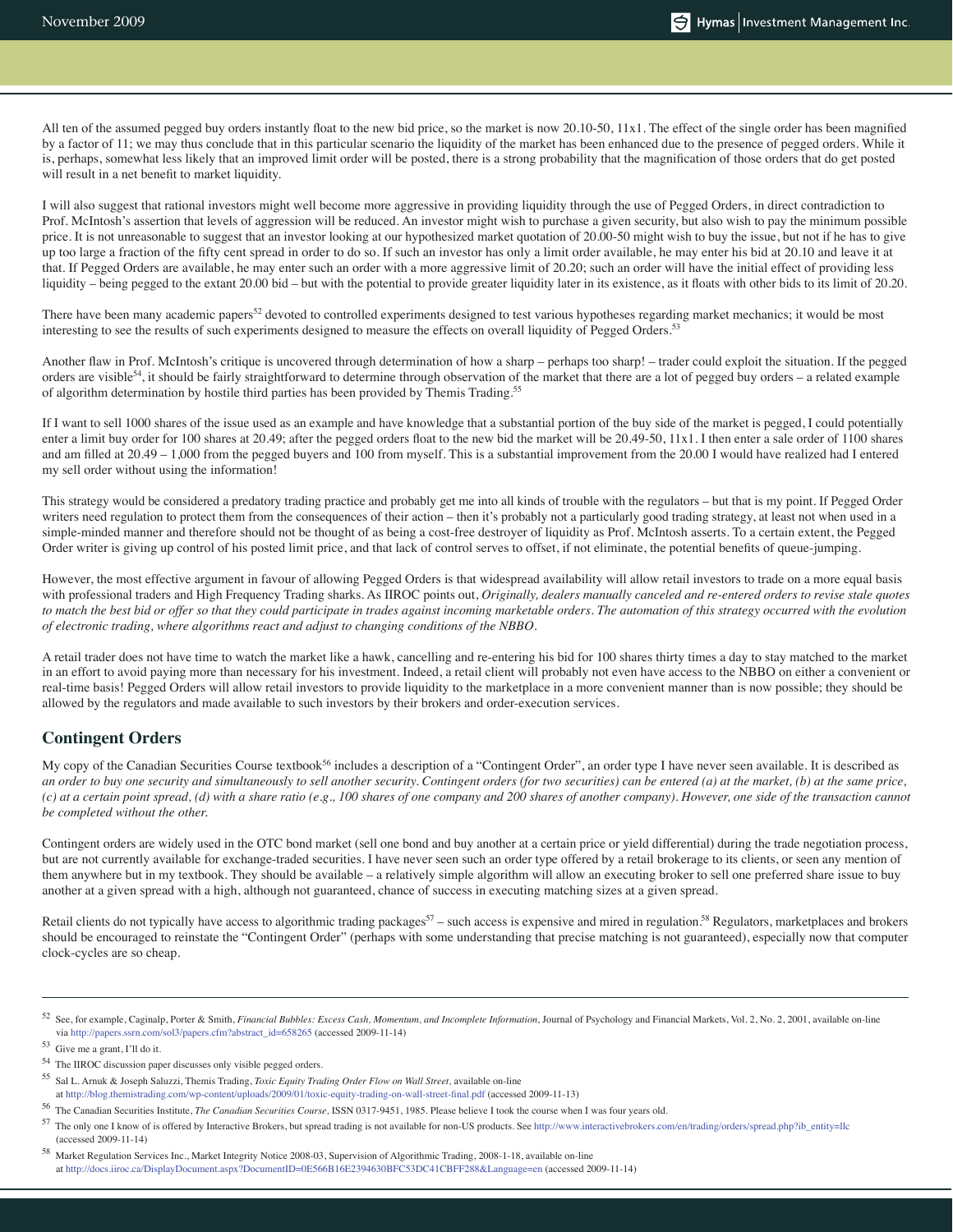# **Preferred Share Market Share for Pure Trading**

In my discussion of Alternative Trading Systems in the November, 2009, edition of this newsletter, I included some market share statistics for Pure Trading.

To my chagrin, I now find that a silly error found its way into my data analysis; the overall trends were presented properly, but the scale of these trends was incorrect.

Corrected versions of the table and charts published in the November 2009 edition are presented here as Table 1 and Charts 7–9; updated data to the end of October, 2010, are presented as Table 1 and Charts 10–12.